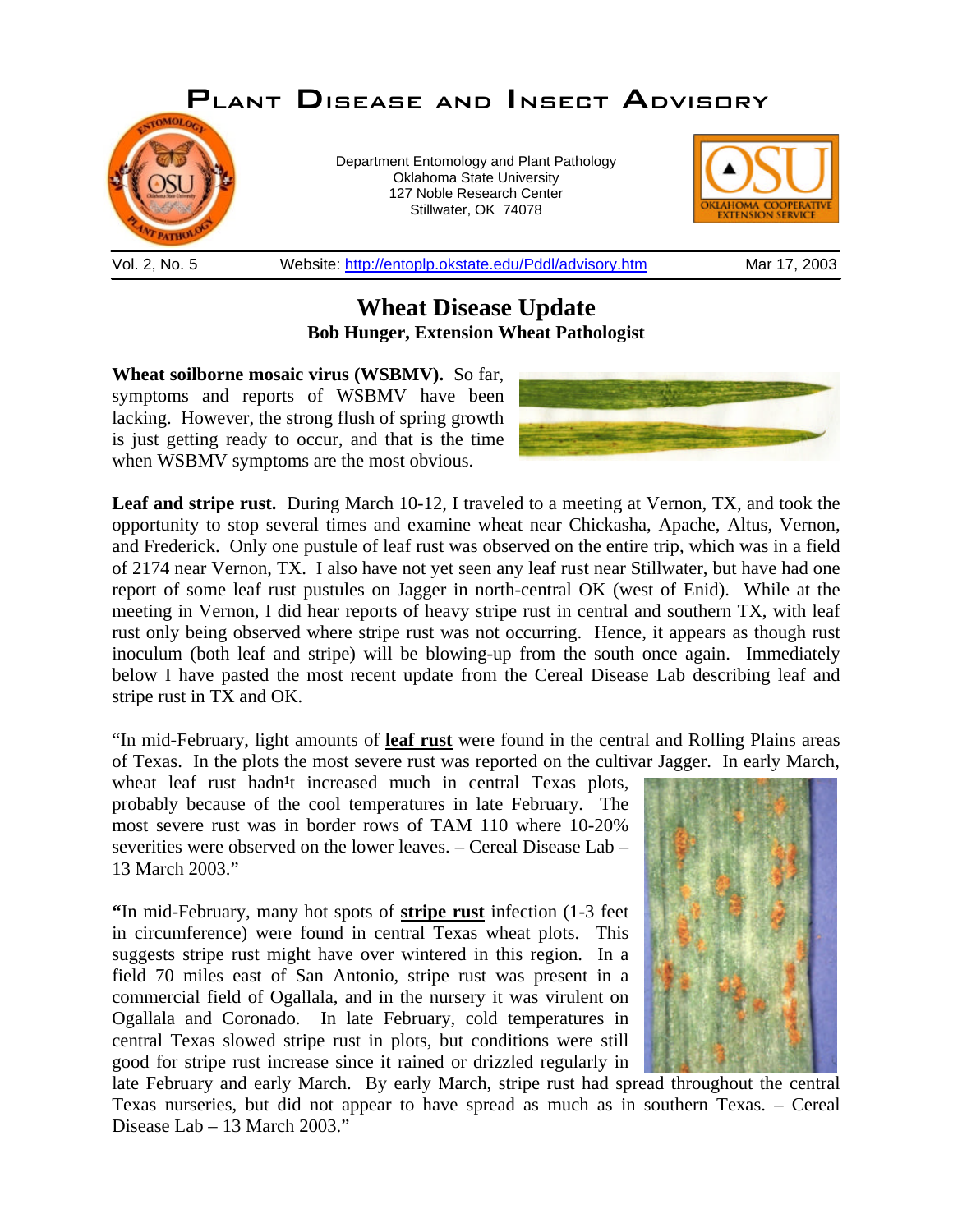**Other foliar diseases.** While on the trip to Vernon, I did find a few Septoria leaf blotch lesions on lower leaves of wheat near Altus, and numerous tan spot lesions on wheat in a no-till field near Vernon. Both of these diseases usually are observed in the early spring on lower leaves, but only occasionally cause a problem later in the season because of their requirement for cool temperatures and long periods of free moisture on leaves for continued spread.



**Aphids/barley yellow dwarf virus.** In contrast to the absence of leaf rust, aphids were seen at every stop made between Stillwater and Vernon. Both greenbugs and bird cherry-oat aphids were seen, with infestations ranging from low to sufficiently high to warrant spraying. No strong symptoms of BYDV were observed, but several reports of BYDV-like symptoms were heard.

## **Keep an Eye Out for Soybean Rust John Damicone, Extension Plant Pathologist**

Soybean growers and crop advisors would be wise to be on the lookout for soybean rust. A weak strain of soybean rust has occurred for some time in Carribean countries and Puerto Rico. The more damaging Asian strain of soybean rust (*Phakopsora pachyrhizi*) has spread from tropical and subtropical areas of Asia to Africa and Australia in recent years. It was reported for the first time in the Western Hemisphere in Paraguay in 2001. In 2002, Asian soybean rust spread into the major soybean producing countries of Brazil and Argentina. The disease has not yet been found in the United States. However, the fungus produces airborne spores that can be transported long distances in upper air currents. Experts are worried that Asian soybean rust might eventually spread into the continental U.S.

Soybean rust is usually found first on the lower leaves of plants at or near flowering. Lesions appear as small, pale green spots on the upper leaf surface (Figure 1). Lesions enlarge, become angular in shape, and eventually turn brown to reddish-brown as they mature (Figure 2). The rust pustules are cryptic as they appear in mature lesions as tan-colored bumps on the lower leaf surface (Figure 3). Because the rust pustules are not as obvious as those caused by rust disease on wheat, symptoms may be confused with other foliar diseases such as bacterial blight and bacterial pustule. Severely infected leaves eventually turn yellow and fall off the plant. Yield loss is caused by premature defoliation. The disease is favored by warm, humid weather. Apparently, temperatures above 86F inhibit rust development. Other legumes such as kudzu, sweet clover, vetch, medic, lupine, bean, and southern pea serve as alternate hosts for Asian soybean rust and may serve to perpetuate the fungus in the absence of soybean.

In areas where rust has become severe, yield losses over 50% have been reported. The planting of resistant varieties is the best way manage Asian soybean rust. However, it is not known whether soybean varieties grown in the U.S. possess any resistance. Soybean varieties currently being grown in the U.S. are being screened for resistance in South America. From one to three fungicide applications are required to control the disease on susceptible varieties. Fungicides are also being screened in South America. Apparently there is going to be a program to secure a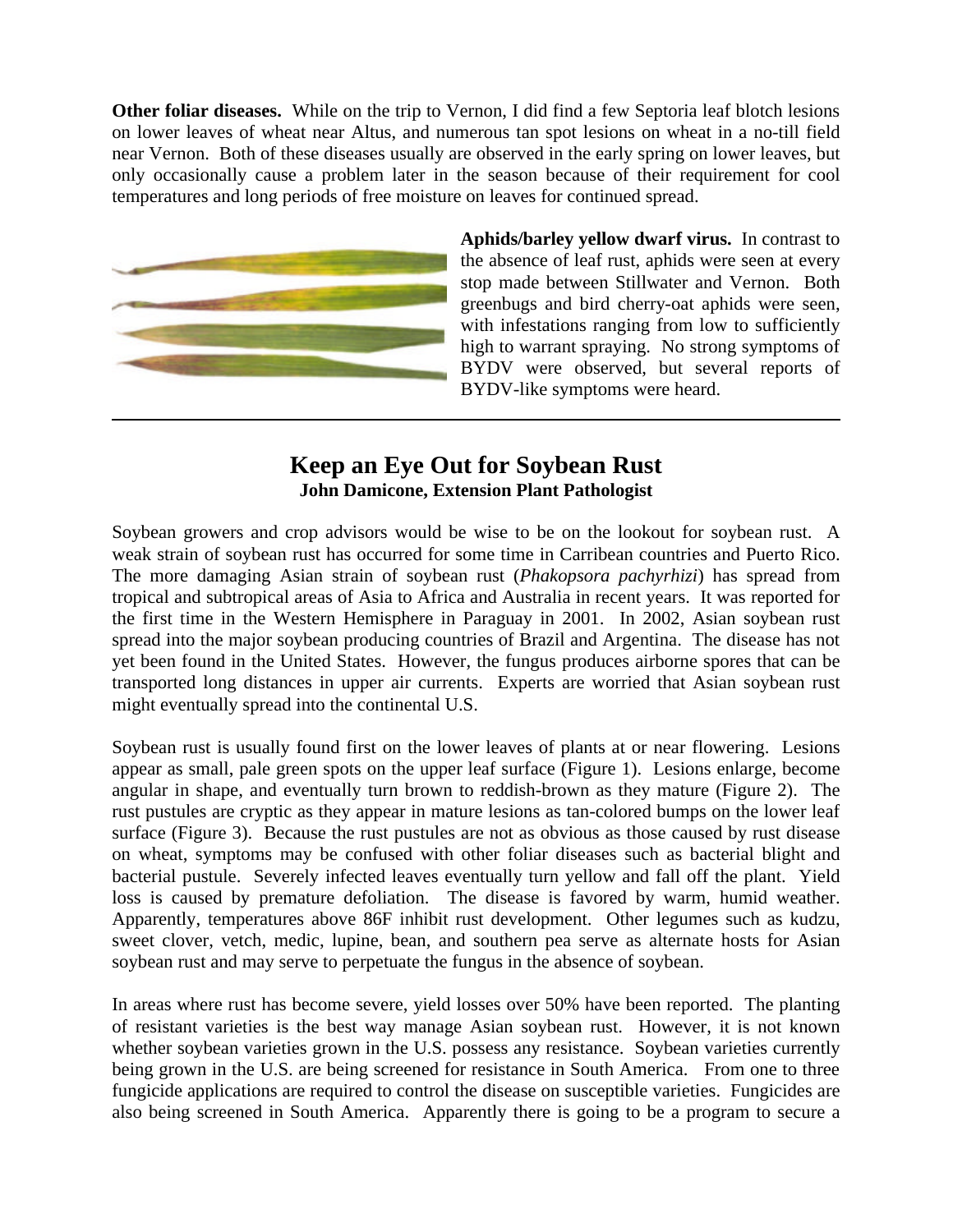national emergency exemption (Sec. 18) for one or more fungicides to control rust should it spread into the U.S.

If soybean rust is suspected, leaf samples should be submitted to the OSU Plant Disease and Insect Diagnostic Lab for verification.



Figure 1. Early symptoms of soybean rust are tiny, pale green spots on leaves.



Figure 2. Mature lesions of soybean rust are brown and angular.



Figure 3. Rust pustules appear on the lower leaf surface as tan-colored bumps in the center of mature lesions.

## **New Fungicide Registered for Use on Peanuts and Vegetable Crops John Damicone, Extension Plant Pathologist**

Headline and Cabrio are trade names for the fungicide pyraclostrobin that has been registered for use on several crops of importance in Oklahoma. The product has been tested as BAS 500 and has broad spectrum activity on numerous types of diseases. Pyraclostrobin is a strobilurin fungicide that has the same mode of action as azoxystrobin (Abound, Quadris) and trifloxystrobin (Flint). It is important that resistance management guidelines specified on the label are followed to help prevent the development of fungicide resistance. Resistance has quickly developed to strobilurin fungicides in gummy stem blight of cucurbits and powdery mildew on several crops.

Headline 2.09E is registered for use on peanuts, potatoes, dry beans, and wheat. On peanuts, Headline provides superior control of early leaf spot of peanuts at 6 to 9 fl oz/A. Application intervals can be extended to 21 days for the 9 oz rate. Rates of 12 to 15 fl oz/A are needed for control of soilborne disease such as southern blight and limb rot . I understand that the cost of Headline at 6 fl oz will be similar to Bravo at 1.5 pt/A. Only two consecutive applications may be made before switching to a non-strobulurin fungicide and three applications are permitted per season. On potatoes, Headline is labeled for early and late blights. The use rate on potatoes is 6 to 9 fl oz for early blight and 6 to 12 fl oz for late blight. Applications for late blight should be alternated with a non-strobilurin fungicide.

Cabrio 20WG is registered for use on bulb vegetables (onion, garlic), berrys, cucurbits (watermelon, pumpkin, etc.), fruiting vegetables (eggplant, peppers, and tomatoes), and root